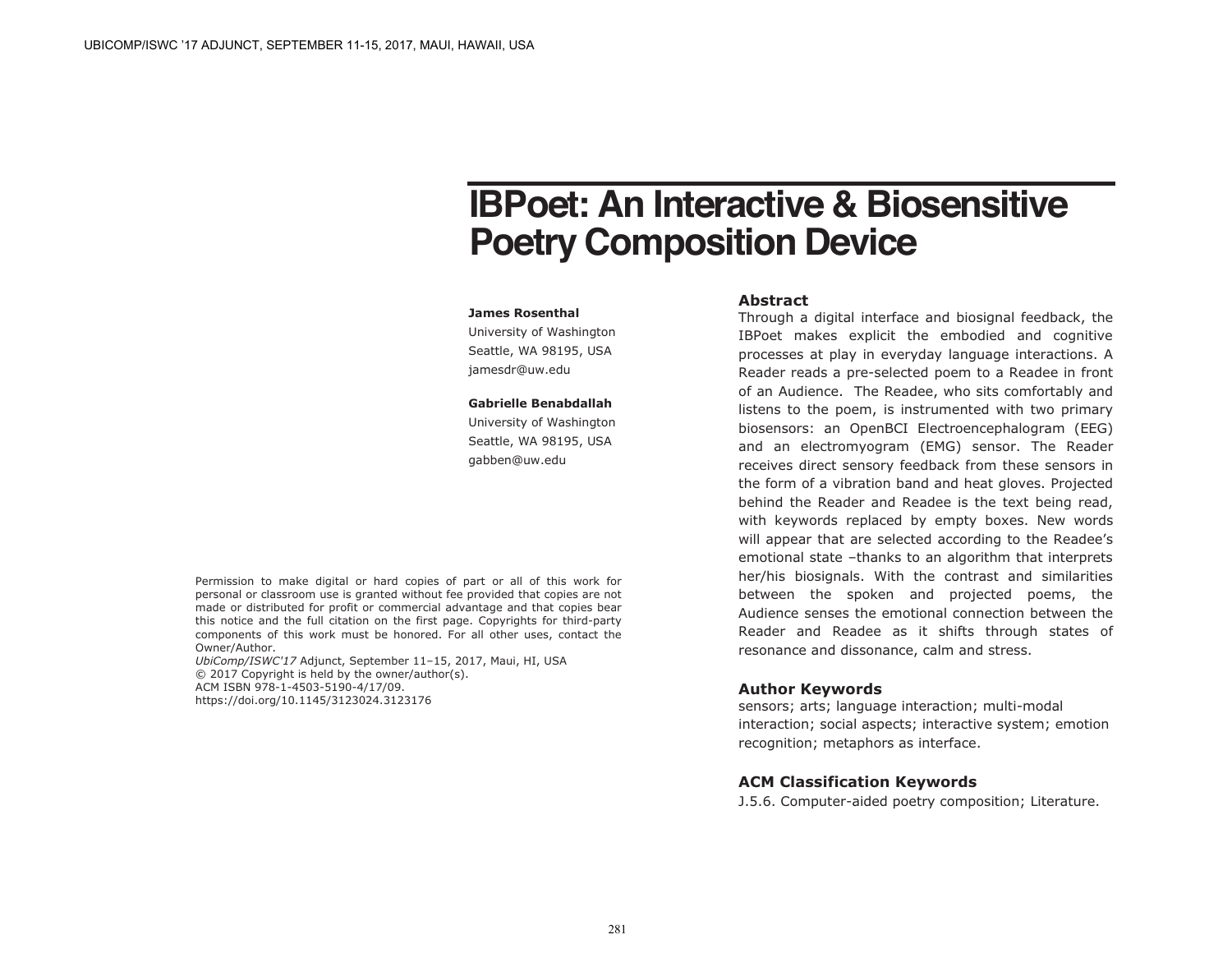

**Figure 1** The OpenBCI EEG headset used to measure the PDR signal in the Readee.



**Figure 2** OpenBCI software running in Processing 3.1.2 is paired with the OpenBCI EEG to collect and filter the data.

# **Introduction**

Have you ever played with a magnetic poetry kit on your fridge? The semantic constraint of creating poetry with a defined set of words is the analog inspiration of our project, IBPoet. IBPoet adapts this concept for modern technology by adding a digital interface and biosignal feedback. It curates a situation in which embodied metaphors are experienced in new sensory modes through the use of computers, projections, and biosensors. The result is that participants using IBPoet develop a deeper understanding of the effect of language on themselves and others.

#### **Overview of the IBPoet Demonstration**

IBPoet has three participants: the Reader, the Readee, and the Audience. The Reader sits with the Readee in front of the audience, where she or he will read a preselected poem. Sitting comfortably next to her/him with eyes closed is the Readee, who is instrumented with two primary biosensors: an OpenBCI EEG to detect the posterior dominant rhythm (PDR) as a measure of focus [Barry et al. 2007] and an EMG to detect deepness of breath as a measure of calmness. The Reader receives direct sensory feedback from these sensors in the form of a vibration band, which shakes proportionally to the Readee's breath rate, and heat gloves, which warm or cool in proportion to the amplitude of the Readee's measured PDR signal. As the Reader presents the poem out loud, she feels the Readee's emotional response.

Projected behind the Reader and Readee is the text of the poem, with key words removed and replaced with empty boxes. The Audience participates by observing the Reader and Readee, listening to the poem, and witnessing how a new poem is generated on the screen. Through the course of reading the poem, a new

text begins to populate the empty boxes. The new words are selected based on the Readee's emotional state thanks to an algorithm on the computer that interprets his or her biosignals; the words are drawn from pre-populated word banks entered by the Readee before the demonstration and from the original words in the poem. With the contrast and similarities between the spoken and projected poems, the Audience senses the emotional connection between the Reader and Readee as it shifts through states of resonance and dissonance, calm and stress.

I am of old and young, of the foolish as much as the wise, Regardless of others, ever regardful of others, Maternal as well as  $\overline{\hspace{1cm}}$  a child as well as a man, Stuff'd with the stuff that is  $\boxed{\qquad}$  and stuff'd with the stuff that  $is$ One of the Nation of many nations, the smallest the same and the largest the same. A Southerner soon as a Northerner, a planter  $\Box$  and hospitable down by the Oconee I live, A Yankee bound my own way ready for trade, my joints the  $\sqrt{1 + \frac{1}{2} \sinh \frac{1}{2} \sinh \frac{1}{2} \sinh \frac{1}{2} \sinh \frac{1}{2} \sinh \frac{1}{2} \sinh \frac{1}{2} \sinh \frac{1}{2} \sinh \frac{1}{2} \sinh \frac{1}{2} \sinh \frac{1}{2} \sinh \frac{1}{2} \sinh \frac{1}{2} \sinh \frac{1}{2} \sinh \frac{1}{2} \sinh \frac{1}{2} \sinh \frac{1}{2} \sinh \frac{1}{2} \sinh \frac{1}{2} \sinh \frac{1}{2} \sinh \frac{1}{2} \sinh \frac{1}{$  $\Box$  ioints on earth. A Kentuckian walking the subset of the Elkhorn in my deer-skin leggings, a Louisianian or Georgian, A boatman over lakes or bays or along coasts, a Hoosier, Badger, Buckeve: At home on Kanadian snow-shoes or up in the bush, or with fishermen off Newfoundland, At home in the fleet of ice-boats, sailing with the rest and  $\square$ At home on the hills of Vermont or in the woods of Maine, or the Texan ranch, Comrade of  $\Box$ comrade of free North-Westerners, (loving their big proportions,) Comrade of and coalmen, comrade of all who shake

#### **Figure 3** The text of the poem "Song of Myself" by Walt Whitman, processed and projected for the audience using the Processing programming language.

IBPoet is built primarily on open source hardware and software. To measure EEG signals, we use the OpenBCI Cyton Biosensing Board (**Figure 1** The OpenBCI EEG headset used to measure the PDR signal in the Readee.which is paired over a Bluetooth wireless link to a personal computer running the OpenBCI software (**Figure 2** OpenBCI software running in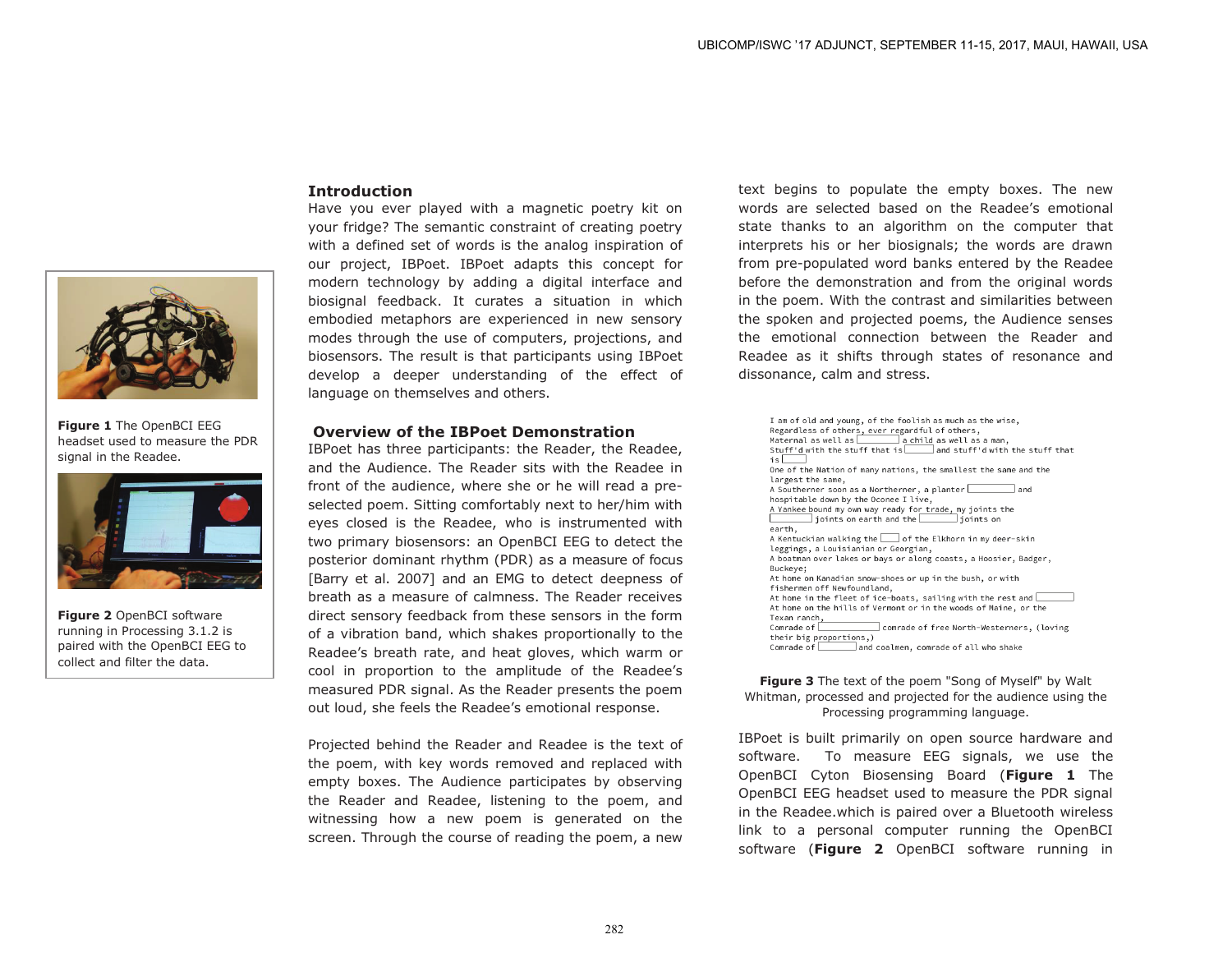Processing 3.1.2 is paired with the OpenBCI EEG to collect and filter the data.) in Processing 3.1.2. The analog EEG signals are measured and digitized on the Cyton Biosensing board, then transmitted to OpenBCI software where the data can then be digitally filtered, saved, and incorporated in other Processing scripts. For the PDR signal, we use EEG channels closest to the optical cortex, corresponding to channels 7 and 8 of the OpenBCI Cyton. We then filtered the data for PDR signals using a 7-13 Hz bandpass filter along with a 60 Hz notch filter to remove power line noise from the sensitive analog measurements. For the EMG sensor, we use MyoWare Muscle Sensor with Skintact F301 pediatric foam solid gel electrodes. The EMG sensor outputs analog signals which are digitized and processed together with the PDR amplitudes on an Arduino microcontroller; the Arduino then controls thermoelectric Peltier heaters/coolers and mobile phone vibration motors to provide biofeedback to the Reader.



**Figure 4** Overview of the IBPoet hardware

#### **Conceptual Motivation**

Metaphors are not restricted to poetry and fiction; they

are abundant in everyday language [Lakoff and Johnson 1980]. The word "metaphor" originates from the Greek *metapherein*, "to transfer", and it can be described as the "surface realization of ... cross-domain mapping in the conceptual system" [Lakoff 1979]. A metaphor brings together ideas, experiences and thoughts through the use of a unifying image. These images create a shared, specific embodied response within the minds and bodies of both speakers and listeners. According to renowned psycholinguistic research professor Raymond W. Gibbs:

"[M]etaphor understanding allows us to imaginatively project ourselves into other people's minds and worlds. ... [This] imaginative engagement arises from metaphor understanding not as an after-the-fact reaction to metaphor, but as a fundamental part of how we ordinarily interpret metaphorical meaning. People may create embodied simulations of speakers' messages that involve moment-by-moment 'what must it be like' processes which make use of ongoing tactile-kinesthetic experiences." [Gibbs 2006]

How do we account for these tactile-kinesthetic, embodied responses that form the common ground of human subjectivity and linguistic interaction? This is the question the IBPoet seeks to address.

#### **The Impact of the IBPoet**

The IBPoet changes the experience of metaphor understanding in three ways.

*The ethical dimension*: By making the embodied response of the Readee visually and sensorially intelligible (through the projection, the vibration band and the heat gloves), the IBPoet offers new means of interfacing the Readee's subjectivity. This creates an